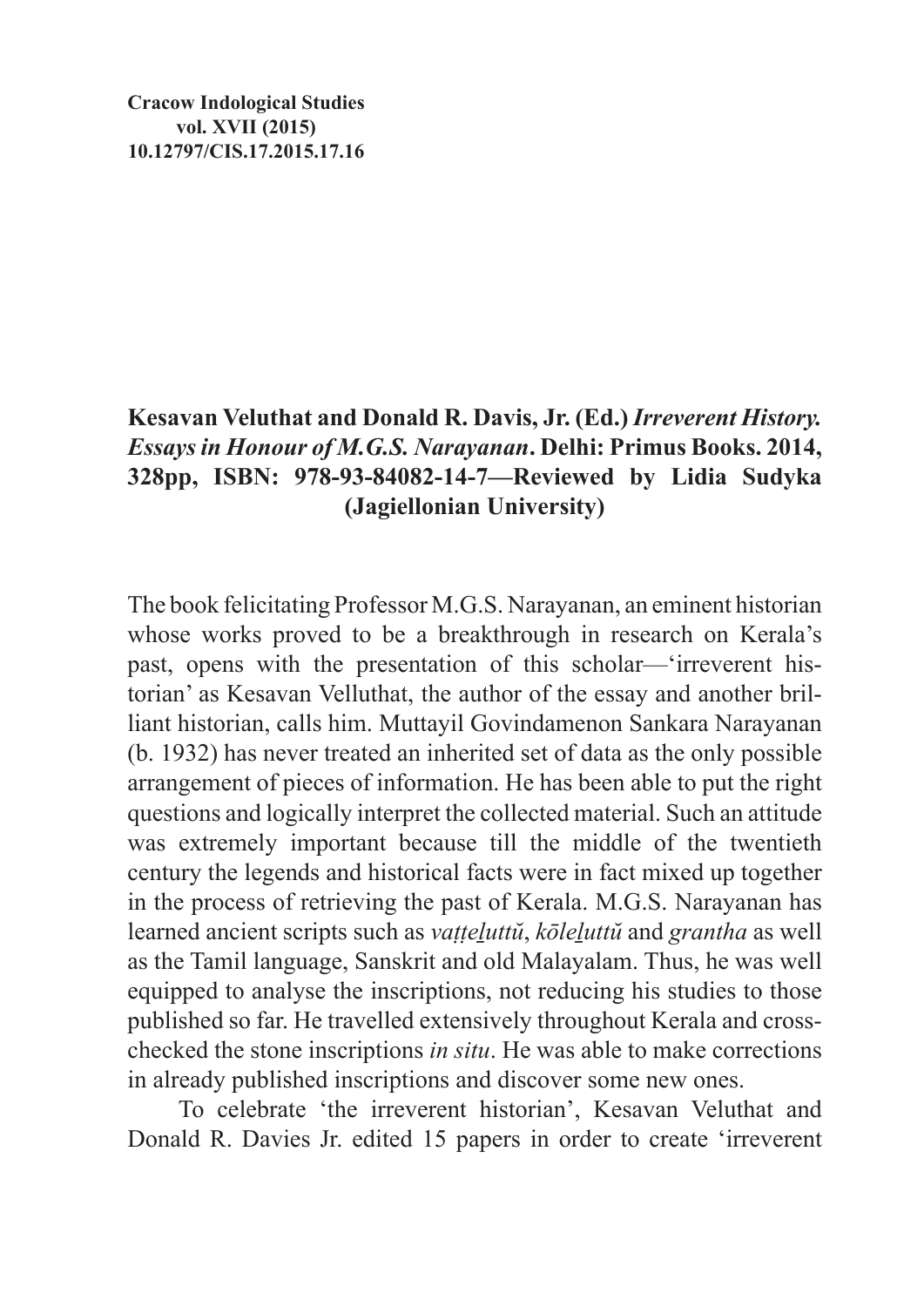history'. Six essays form the first part devoted to culture and history of Kerala (Part I. Kerala History and Culture, pp. 15–144). The collected articles deepen and expand essentially that area of research which is of utmost importance for M.G.S. Narayanan.

Christophe Vielle in his article *How did Paraśurāma Come to Rise Kerala* (pp. 15–32) analyses different textual sources in order to show the process of construction of *keraladeśam*'s legendary origins as connected with the figure of Rāma Jāmadagnya. The extant literary texts and epigraphical evidence, if studied carefully, reveal the role of Keralan commentators of Sanskrit texts and authors of *praśasti*s in this gradual process of tying up the Paraśurāma story with Kerala. Christopher Vielle, aptly guiding the readers through Sanskrit, Tamil and Malayalam texts, allows them to understand the mechanisms of growth of this tradition throughout the centuries.

K. N. Ganesh's choice was to contribute to the subject of *svarūpam* an important political institution, whose formation as well as political and economic functions he attempted to describe in his article *From Nadu to Swarupam: Political Authority in Southern Kerala from the Tenth to the Thirteenth Centuries* (pp. 13–52). His research concentrates on Vēṇāṭǔ. In this way his thorough study complements not only the understanding of the transition from one formation to another, but also our knowledge of the history of Vēṇāṭǔ, a region which still requires a lot of consideration and clarifications of certain misunderstandings. Though the article refers to a particular region and addresses Kīḻpērur or Trippāppūr *svarūpam*s connected with its history, the processes shown by the author provide a basis for the understanding of the same changes in other parts of Kerala.

In the article *Changes in Land Relations during the Decline of the Cēra State* (pp. 53–79), its author Manu V. Devadan questions the tendency to consider the three centuries of Cēra rule as a monolithic whole. Devadan using inscriptional material shows that "there was an enormous difference in the nature of landholding between the 9<sup>th</sup> century when records began to speak of a Cēra state for the first time and the early  $12<sup>th</sup>$  century when the state collapsed" (p. 73).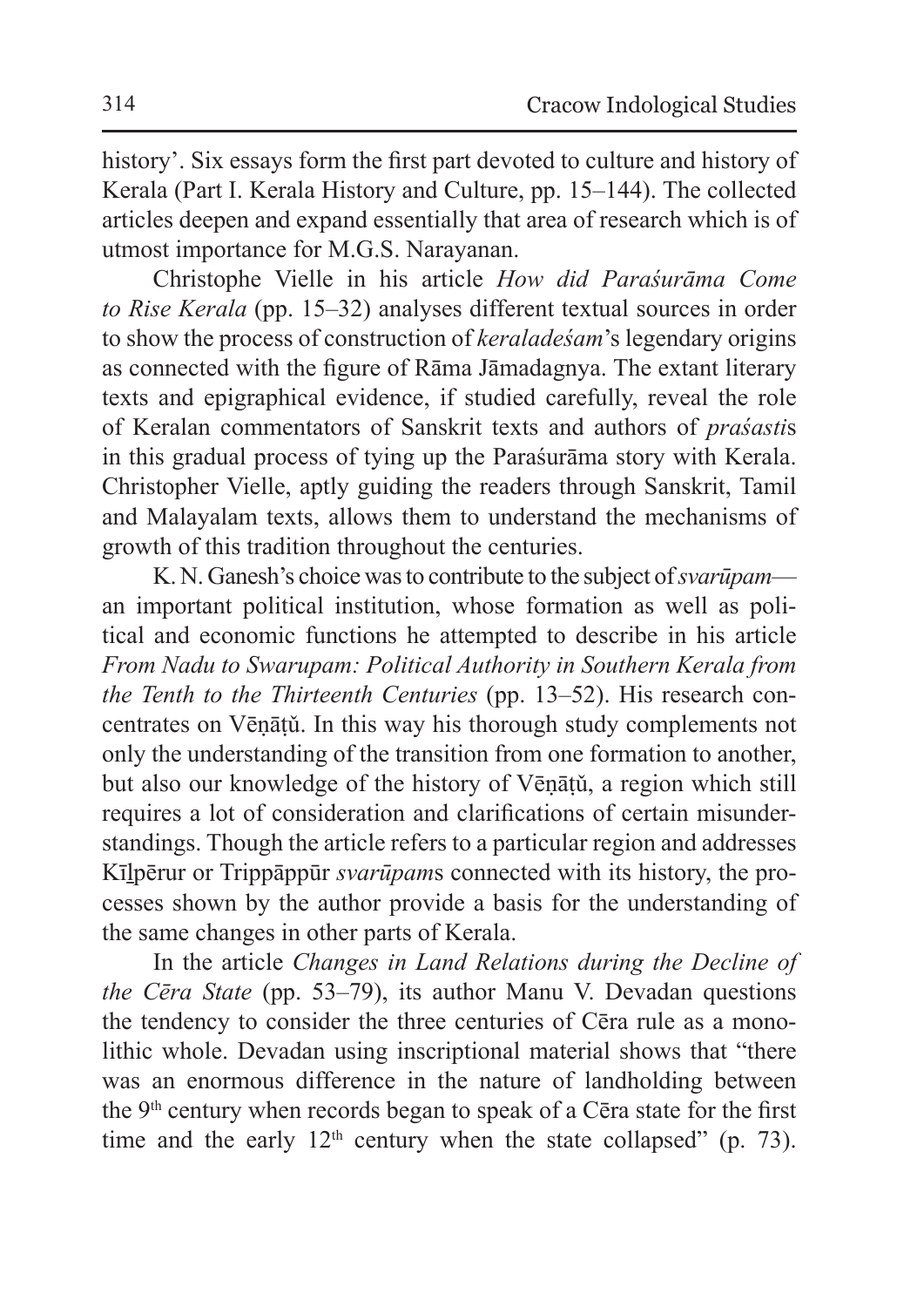The size of individual holdings decreased, while the ranks of landholders and the level of fiscal control increased meaningfully. That was the reason, according to Devadan, that there was no chance for any single line of chiefs to exercise control over the whole land of Kerala. As he concludes, the mythical last ruler Cēramān Perumāḷ had to abdicate and go on a pilgrimage. With this metaphor he finishes his investigations in this intriguing subject.

The next two articles *Jaṭāyuvadham in Kerla's Sanskrit Theatre Kūtiyāṭṭām* (pp. 81–92) and *Satire as Apology: The Puruṣārtthakkūttŭ of Kerala* (pp. 93–109) address the issues connected with the culture of Kerala, namely its theatrical traditions. The *kūtiyāṭṭām* play *Jaṭāyuvadham* or The Slaying of Jāṭayu (the fourth act of Śaktibhadra's play *Āścaryacūḍāmāṇi*) is introduced by Heike Moser, a scholar and *kūtiyāṭṭām* practitioner herself, as an example of a living tradition which, while preserving its essential features, transforms in order to become suitable for new audiences.

Donald R. Davis, Jr. explores the *Puruṣārtthakkūttŭ*, an example of *cākyārkūttŭ*, a subgenre of *kūtiyāṭṭām*. It satirizes the Hindu religious categories known as 'aims of human pursuits'. Donald Davis Jr. refers to different views on satire and its effects. He brings Northrop Frye, Peter Berger and Dustin Griffith's opinions. In conclusion he states that although the *cākyārkūttŭ* draws upon the hypocrisy and other imperfections of human nature, it "is predesigned in a way that limits the possibilities for real criticism, whether religious or political in nature." (p. 105) In other words the performer laughs at the people but does not try to reform their behaviour. As to the *Puruṣārtthakkūttŭ*, "ittends not topromote thepursuit of classical 'aims', but rather toexcuse the inevitable discrepancy between word and deed in religion" (p. 105).

In the article *Implications of the Ritual Programme and Context of Āṟāṭṭupuḻa Pūram* (pp. 111–144) closing the first part of the felicitation volume connected with Kerala, which in many cases builds upon M.G.S. Narayanan's research, Rich Freeman displays before the reader one of the colourful temple festivals of Kerala, namely Ārāttupula Pūram. However, one is given not only ritual itinerary with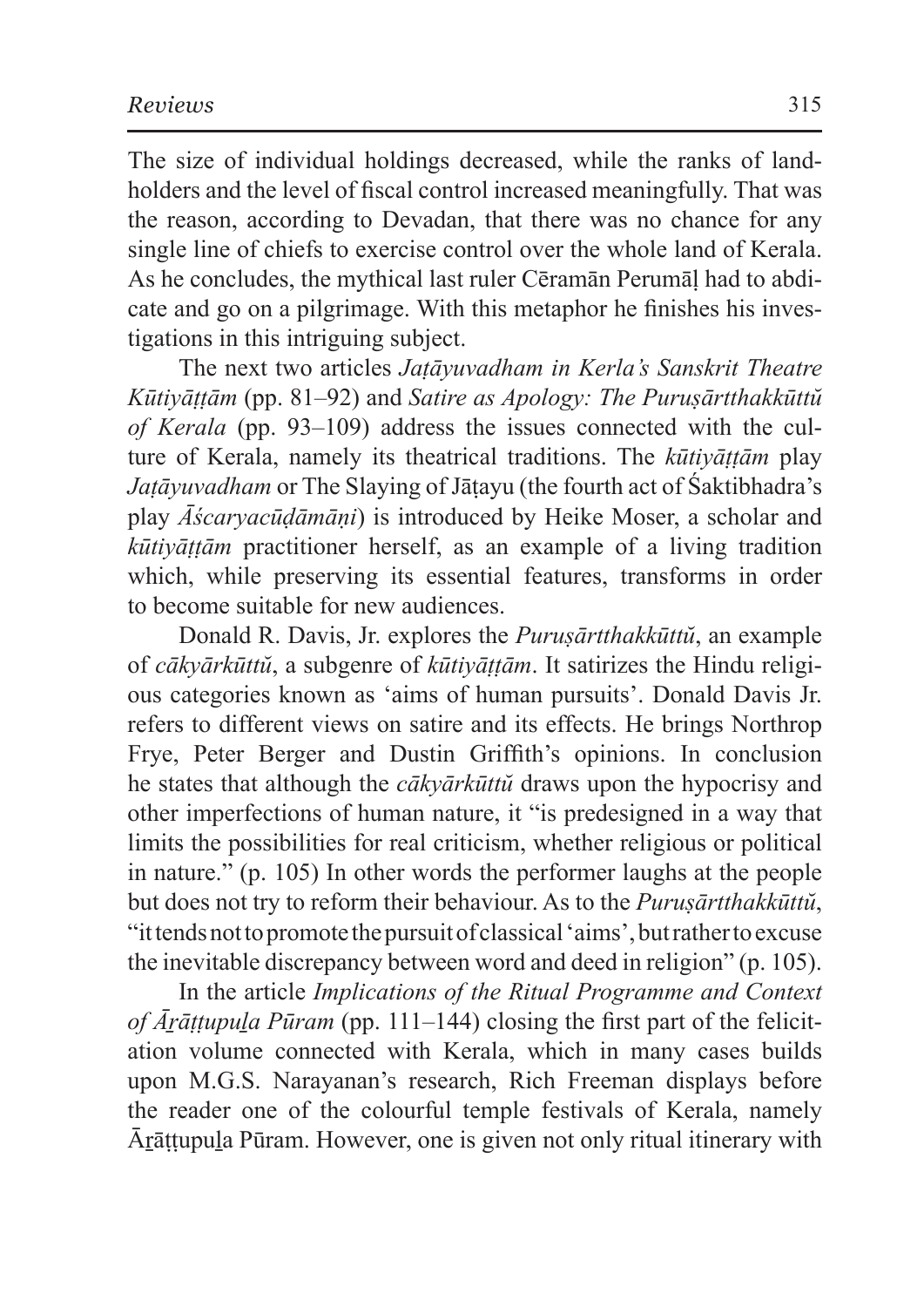many intriguing details but the Pūram festival is set in historical and geographical context. It turns out that in the complicated net of links and reliance the role of the huge Peruvanam Temple is minor in comparison to the small nearby temple of  $\bar{A}$ *rattupula*. Peruvanam as is well known is one of the 32 brāhmana settlements (grāmam) which according to the believes were established by Paraśurāma, the mythical creator of Kerala. A close look at the ritual order and mutual relationships with other temples may bring such an orchestration, to use Freeman's words, that the executive centre is not needed and, according to the author, "it may suggest a different way of thinking about the long presence of Peruvanam in relation to the rest of the temples and constituencies in its region".

Part II entitled *Epigraphy, Connected History, and Conceptual Frameworks* comprises of nine research papers, each of them opening new possibilities for further discussion and investigations.

Krishna Mohan Shrimali reflecting on economic history of early India underlines a need to define "the grammar and syntax of certain conceptual parameters of 'economic' histories". In his article "Social Structure and Commercial Pursuits in Early India" (pp. 147–166) he speaks about such issues as production, categories of agricultureand non-agriculture-based producers, medium of exchange, markets as a social construct, notions of 'progress' and 'growth', agents of social change, the role of the state and finally society impacting arts and culture.

Daud Ali's essay *The Image of the Scribe in Early Medieval Sources* (pp. 167–187) touches on many interesting points in order to make a figure of a scribe recognisable as a participant in social and political life of medieval India. The scribal groups in the Gupta and post-Guta times most probably were composed of members of different social and ethnic origin. Later on the service became hereditary and "by the tenth century various scribal lineages crystallized into a number of apparently endogamous groups which later came to be understood as part of distinctive caste and subcaste identities" (p. 171). The focus of the second part of the article is on the works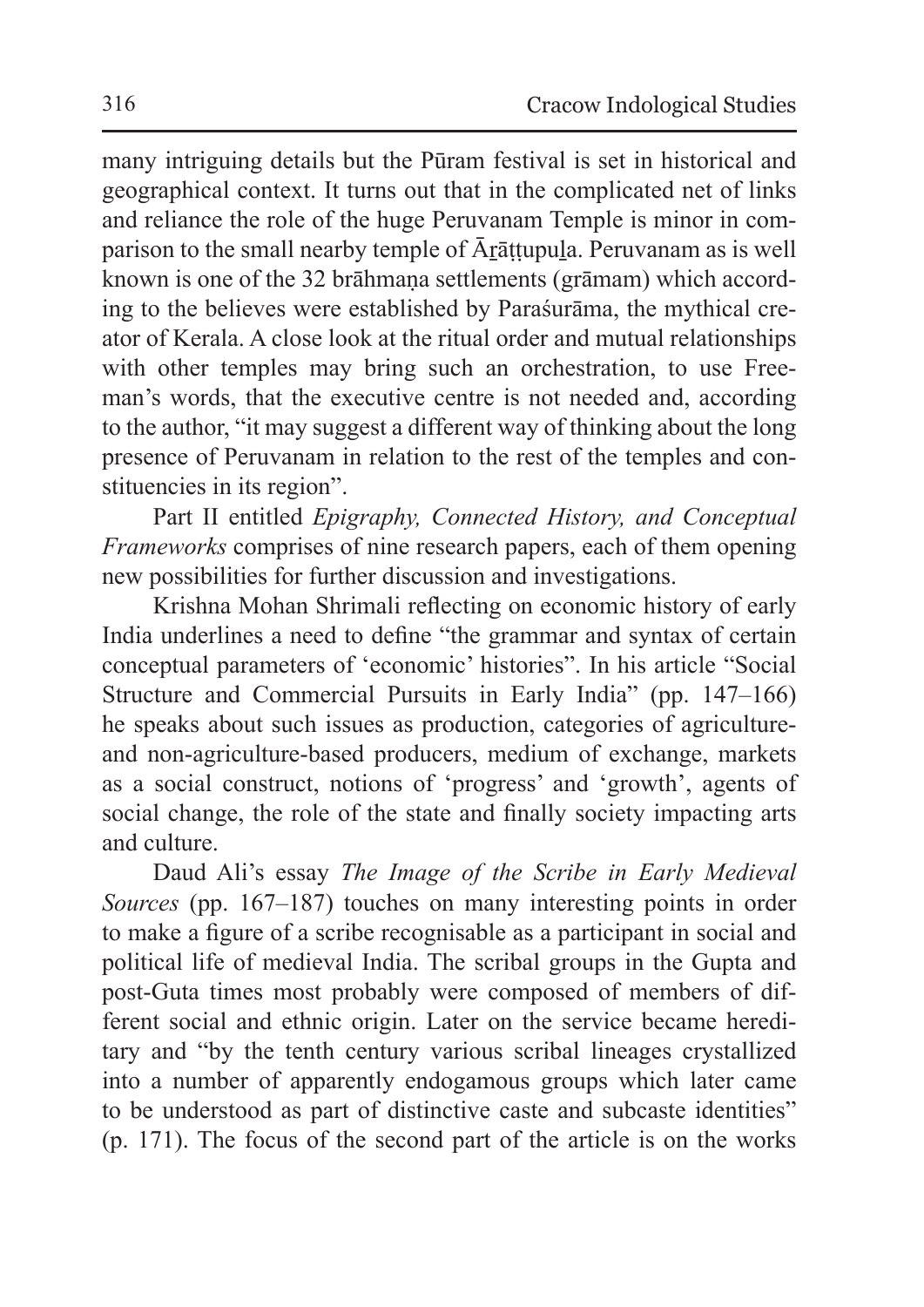of Kṣemedra depicting the scribe as villain and the anthologies from the thirteenth and fourteenth centuries constituting this topos. Daud Ali explains convincingly such a shift in the image of scribe, although as he adds, further studies on the subject are required. A selection of verses on scribes from anthologies accompanies this gripping article. In the bibliography a spelling mistake changed the sex of the editor and translator of Kṣemendra's *Narmamālā*—it is Fabrizia Baldissera, not Fabrizio!

The article *Community, Caste and Region in Odisha: The Formative Period* (pp. 189–203) by Bhairabi Prasad Sahu again addresses regional issues. The region known today as Odisha was constituted by gradual coming-together of different subregions and localities. The processes of peasantization of forest tribes, differentiation of castes as well as transformation of folk deities led to kingship and state formation during early medieval and medieval times. As Bhairabi Prasad Sahu underlines: "Constitution of authority did not mean homogenization of beliefs and practices, but the organization and accommodation of the variety and difference" (p. 197), which still can be observed. Sanskrit terms are sometimes given in IAST but mainly they appear without proper diacritics. It is particularly astonishing when among the enumeration of different terms written without diacritics one is given in IAST. The same trait can be observed in the article *Historical Memory and Statecraft in Late Medieval South India: A Study of Krishnadeva Raya's Campaign of AD 1517* by Venkata Raghotham (pp. 261–276).

Upinder Singh in her article *Varṇa and Jāti in Ancient India: Some Questions* (pp. 208–214) notices that the academic discourse on caste, although lively, practically does not touch on the ancient and medieval time. She shows that this complex issue needs to be investigated thoroughly. She refers to the *Dharmaśāstra* tradition, *Lekhapaddhati* and inscriptions, emphasizing that "the epigraphic discourse on *varṇa* and *jāti* emanating from political elites is very uneven in terms of specific content, and this suggests the unevenness of development of social institutions in different parts of the subcontinent" (p. 212). As there were several sources of authority and legitimacy in ancient societies,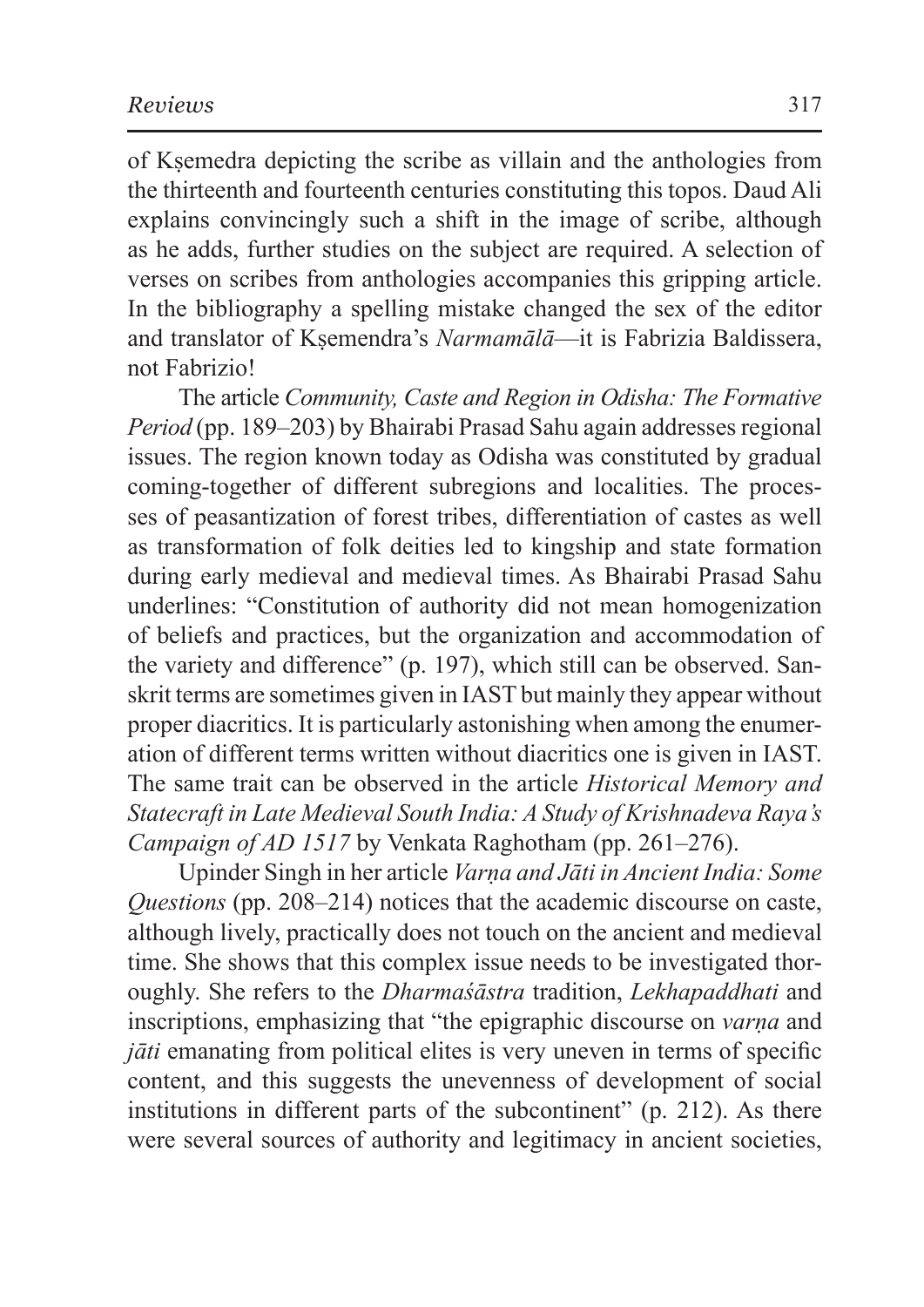the extent to which these two categories were accepted and contested should be reconsidered as well as the reasons for the spread of the *jāti* system through the subcontinent.

The brilliant contribution *Borrowed Words in an Ocean of Objects: Geniza Sources and New Cultural Histories of the Indian Ocean*  (pp. 215–242) shows that the historical linguistics can be an extremely exciting adventure. The paper is not only about the words travelling through cultures but also about the complicated life-story of the objects. Its authoress Elizabeth Lambourn exploits the so-called 'India Book', i.e. the documents such as letters and legal documents relating to the medieval Indian Ocean trade and belonging to Cairo Geniza materials. She focuses on two nouns—*tālam* and *fātiya*—which can be found in the correspondence of one of the famous by now Geniza's India traders, namely Abraham Ben Yiju. These two Indic loanwords prove that there was an interaction between medieval Arabic of the western Indian Ocean area and different Indian languages. In the case of the above-mentioned loanwords these were Malayalam and Tulu.

Noboru Karashima lists 16 inscriptions from the latter half of the twelfth and the first half of the thirteenth centuries. These are agreements and compacts made by local chieftains in the Tamil country. Karashima provides an English translation of two of them and explains historical implications of their contents. His essay *Political Compacts Made by Local Chiefs during the Later Chola Period* indicates that ex-hill tribes increased their power. They followed Brahmanical ideas as well as their own religious traditions. Under Vijayanagara rules, the local chiefs of tribal origin were held in check and replaced by *nāyaka*s from Karnataka or Andhra.

Y. Subbarayalu in his paper entitled *A Copperplate Inscription of Krishnadevaraya's Time: Its Historical Implication* (pp. 251–260) discusses the inscriptional material belonging to Apparasvāmikaḷmaṭha, also known as Periyanāṭṭu-maṭha, at Tiruvannamalai. This part of the Mackenzie collection was edited by T. N. Subramanian, then by P. R. Srinivasan. Y. Subbarayalu was able to propose a few changes, a very precious contribution, indeed. The inscription mentions that King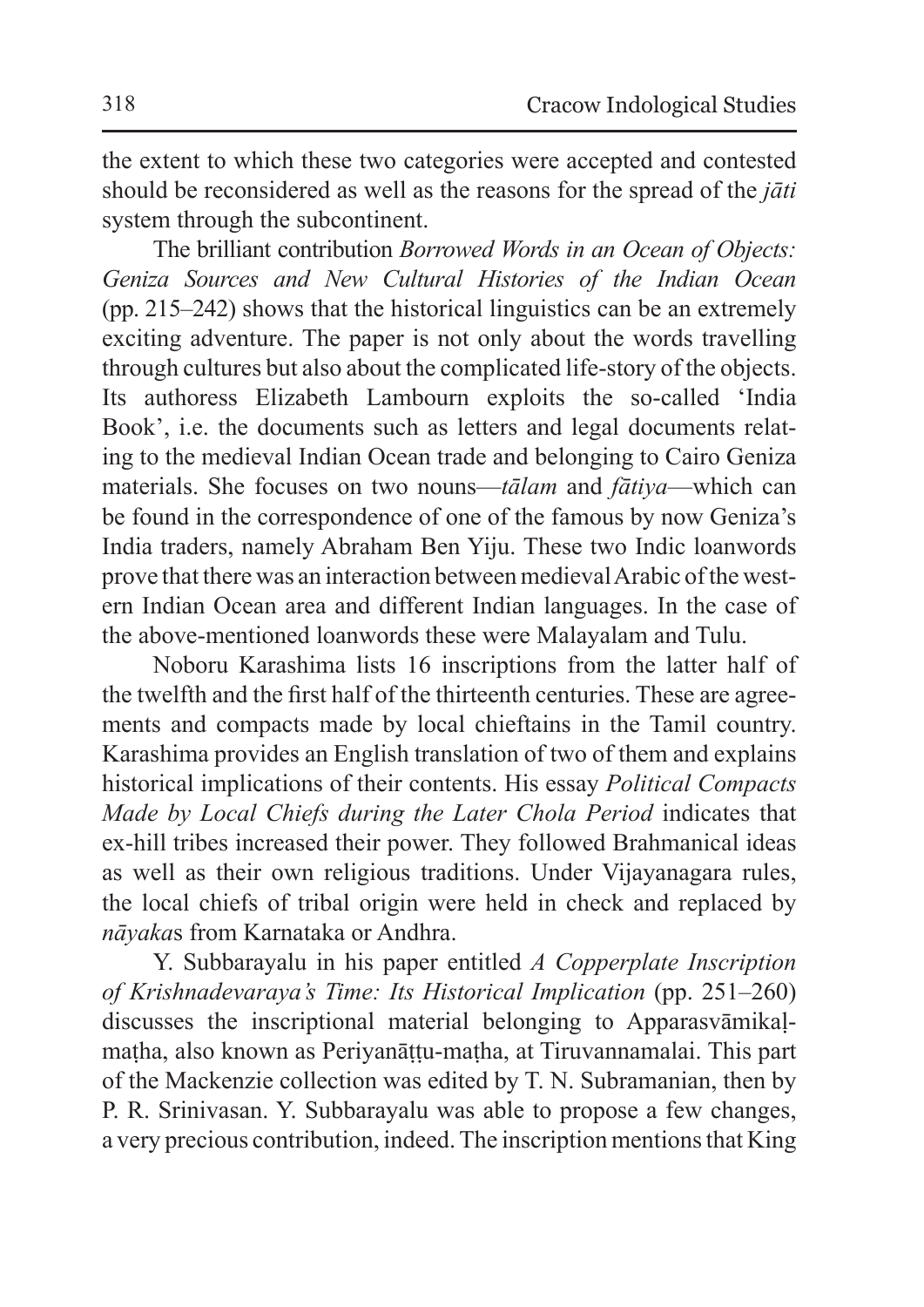Krsnadevarāya and Sāluva-nāyaka visited the temple and announced the will to erect 1,000-pillard *maṇḍapa* in the first *prākāra*. The pontiff convoked the *periyanāṭṭavar* or a big assembly to discuss the matter and the new location for the *maṭha* was chosen as well as a new supervisor of it was appointed. The record throws light on the relationships between religious institutions and the king as well as it adds to the understanding of *periyanāṭṭavar*, which was a supralocal and multi-ethnic organization still important in political hierarchy.

*Historical Memory and Statecraft in Late Medieval South India: A Study of Krishnadeva Raya's Campaign of AD 1517* is yet another article connected with Kṛṣṇadevarāya's rule. Its author Venkata Raghotham warns against trusting the rethoric of inscriptions issued by the kings of Vijayanagara as they are "essentially a pious mixture of ambition and hope, and rarely do inscriptional records contain simulacra of reality" (p. 263). As an example he gives the narrative of Kṛṣṇadevarāya's campaign against the Gajapati rulers of Orissa. He projects it on a background provided by the memories about the earlier invasion of the Gajapatis in the second half of the  $15<sup>th</sup>$  century.

The last article in this volume transfers us to the North India and the change in space is followed by the change of times. Nayanjot Lahir's *Delhi's Capital Century (1911–2011): Understanding the Transformation of the City (*pp. 277–296) describes the history of the creation of the new city, namely the building of Imperial Delhi and providing the capital with all the institutions and facilities, then the transformation which took place after Partition and finally the last changes in the city landscape. The sentence concluding the essay, a quotation after the senior architect and town planner Kuldip Singh, expresses anxiety of Nayanjot Lahiri and perhaps many Dilliwallas: 'Known as a "City of Monuments", Delhi in future could well be called the city of "Serpentine Concrete".' (p. 293).

The volume ends with the list of M. G. S. Narayanan's research publications. As a whole, with contributions from Christophe Vielle, K. N. Ganesh, Manu V. Devadevan, Heike Moser, Rich Freeman, Krishna Mohan Shrimali, Daud Ali, Bhairabi Prasad Sahu, Upinder Singh,